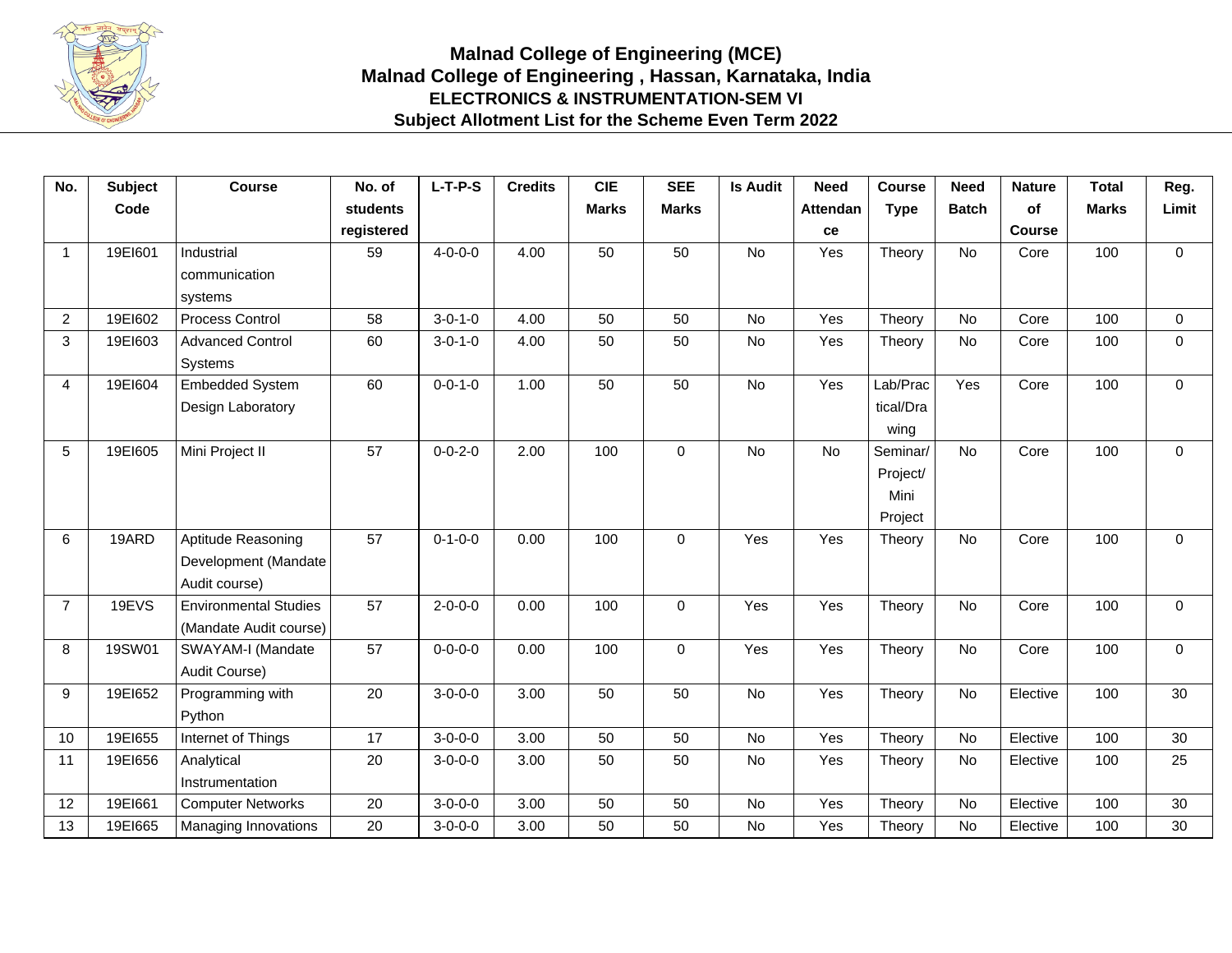

## **Malnad College of Engineering (MCE) Malnad College of Engineering , Hassan, Karnataka, India ELECTRONICS & INSTRUMENTATION-SEM VI Subject Allotment List for the Scheme Even Term 2022**

| No. | <b>Subject</b> | <b>Course</b>               | No. of          | $L-T-P-S$       | <b>Credits</b> | <b>CIE</b>   | <b>SEE</b>   | <b>Is Audit</b> | <b>Need</b>     | <b>Course</b> | <b>Need</b>  | <b>Nature</b> | <b>Total</b> | Reg.        |
|-----|----------------|-----------------------------|-----------------|-----------------|----------------|--------------|--------------|-----------------|-----------------|---------------|--------------|---------------|--------------|-------------|
|     | Code           |                             | <b>students</b> |                 |                | <b>Marks</b> | <b>Marks</b> |                 | <b>Attendan</b> | <b>Type</b>   | <b>Batch</b> | of            | <b>Marks</b> | Limit       |
|     |                |                             | registered      |                 |                |              |              |                 | ce              |               |              | <b>Course</b> |              |             |
| 14  | 19E1666        | Micro & Smart System        | 19              | $3-0-0-0$       | 3.00           | 50           | 50           | No              | Yes             | Theory        | No           | Elective      | 100          | 30          |
|     |                | Technology                  |                 |                 |                |              |              |                 |                 |               |              |               |              |             |
| 15  | 190EE161       | Industrial                  | $\mathbf 0$     | $3-0-0-0$       | 3.00           | 50           | 50           | <b>No</b>       | Yes             | Theory        | Yes          | Elective      | 100          | $\mathbf 0$ |
|     |                | Instrumentation             |                 |                 |                |              |              |                 |                 |               |              |               |              |             |
| 16  | 190EE163       | Analog Signal               | 0               | $3-0-0-0$       | 3.00           | 50           | 50           | <b>No</b>       | Yes             | Theory        | Yes          | Elective      | 100          | $\pmb{0}$   |
|     |                | Conditioning                |                 |                 |                |              |              |                 |                 |               |              |               |              |             |
| 17  | 190ECV61       | Remote Sensing And          | 6               | $3-0-0-0$       | 3.00           | 50           | 50           | <b>No</b>       | Yes             | Theory        | Yes          | Elective      | 100          | 50          |
|     |                | <b>GIS</b>                  |                 |                 |                |              |              |                 |                 |               |              |               |              |             |
| 18  | 190ECV62       | Engineering                 | $\Omega$        | $3-0-0-0$       | 3.00           | 50           | 50           | <b>No</b>       | Yes             | Theory        | Yes          | Elective      | 100          | 50          |
|     |                | Optimization                |                 |                 |                |              |              |                 |                 |               |              |               |              |             |
| 19  | 190ECV63       | <b>Composites And Smart</b> | $\mathbf{1}$    | $3 - 0 - 0 - 0$ | 3.00           | 50           | 50           | No              | Yes             | Theory        | Yes          | Elective      | 100          | 50          |
|     |                | Materials                   |                 |                 |                |              |              |                 |                 |               |              |               |              |             |
| 20  | 190ECV64       | Urban Design And            | $\mathbf{1}$    | $3 - 0 - 0 - 0$ | 3.00           | 50           | 50           | <b>No</b>       | Yes             | Theory        | Yes          | Elective      | 100          | 50          |
|     |                | Regeneration                |                 |                 |                |              |              |                 |                 |               |              |               |              |             |
| 21  | 190EME61       | Principles Of               | $\mathbf{1}$    | $3 - 0 - 0 - 0$ | 3.00           | 50           | 50           | <b>No</b>       | Yes             | Theory        | Yes          | Elective      | 100          | 50          |
|     |                | Manufacturing               |                 |                 |                |              |              |                 |                 |               |              |               |              |             |
| 22  | 190EME62       | Industrial Engineering      | 17              | $3-0-0-0$       | 3.00           | 50           | 50           | <b>No</b>       | Yes             | Theory        | Yes          | Elective      | 100          | 50          |
|     |                | And Ergonomics              |                 |                 |                |              |              |                 |                 |               |              |               |              |             |
| 23  | 190EME63       | Project Management          | 3               | $3-0-0-0$       | 3.00           | 50           | 50           | <b>No</b>       | Yes             | Theory        | Yes          | Elective      | 100          | 55          |
| 24  | 190EME64       | Occupational Health         | 3               | $3-0-0-0$       | 3.00           | 50           | 50           | <b>No</b>       | Yes             | Theory        | Yes          | Elective      | 100          | 50          |
|     |                | And Safety                  |                 |                 |                |              |              |                 |                 |               |              |               |              |             |
|     |                | Engineering                 |                 |                 |                |              |              |                 |                 |               |              |               |              |             |
| 25  | 190EEE61       | <b>Basic Power</b>          | $\overline{2}$  | $3-0-0-0$       | 3.00           | 50           | 50           | <b>No</b>       | Yes             | Theory        | Yes          | Elective      | 100          | 50          |
|     |                | Electronics                 |                 |                 |                |              |              |                 |                 |               |              |               |              |             |
| 26  | 190EEE62       | Alternate Energy            | $\mathbf{1}$    | $3-0-0-0$       | 3.00           | 50           | 50           | <b>No</b>       | Yes             | Theory        | Yes          | Elective      | 100          | 50          |
|     |                | Sources                     |                 |                 |                |              |              |                 |                 |               |              |               |              |             |
| 27  | 190EEC61       | Embedded system             | 3               | $3-0-0-0$       | 3.00           | 50           | 50           | <b>No</b>       | Yes             | Theory        | Yes          | Elective      | 100          | 50          |
|     |                | designs                     |                 |                 |                |              |              |                 |                 |               |              |               |              |             |